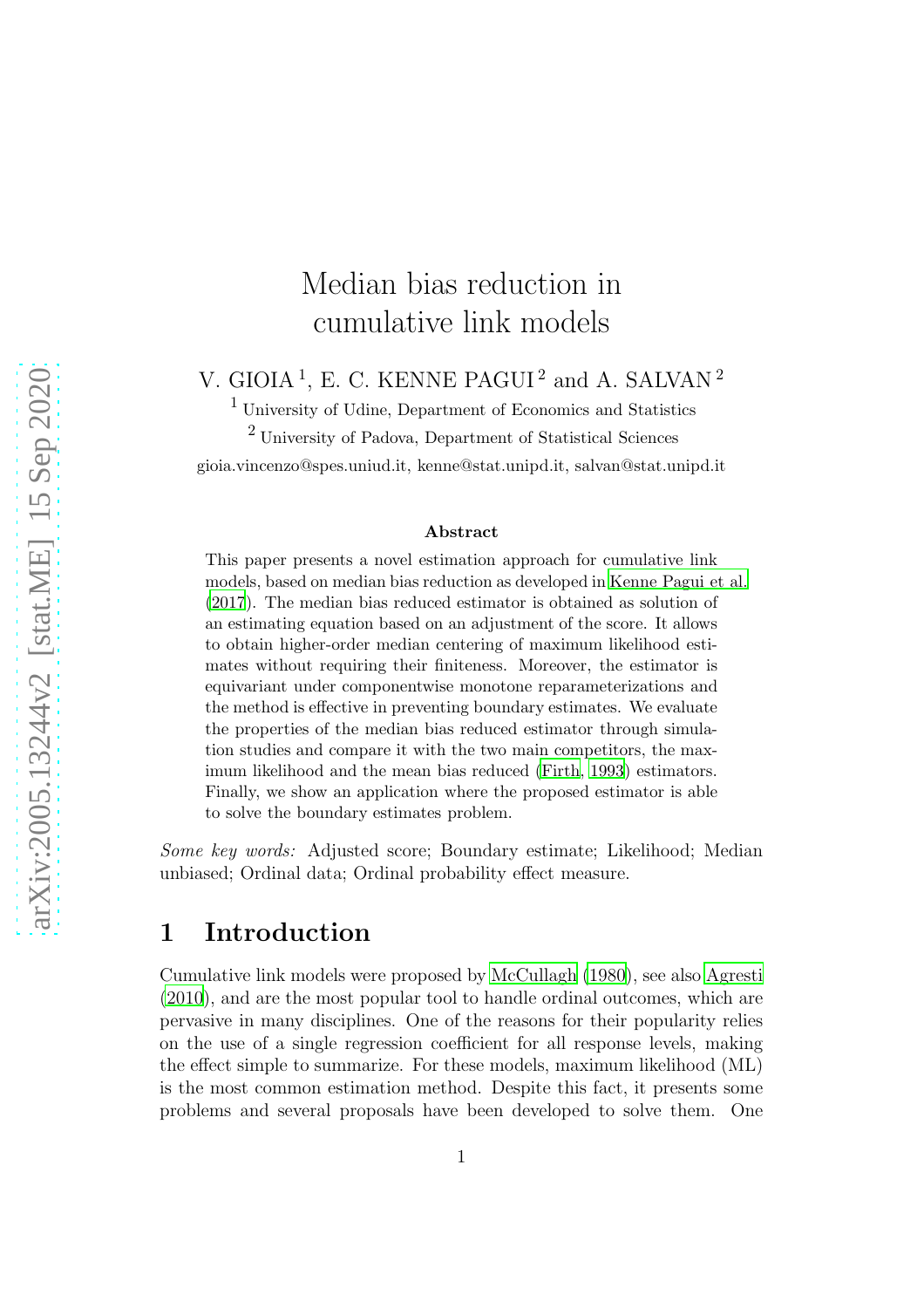of the problems concerns the asymptotic approximation for the distribution of the ML estimator, which can be highly inaccurate with moderate sample information or sparse data. Another problem with ML estimation lies in boundary estimates, which can arise with positive probability in models for ordinal data and can cause several difficulties in the fitting process and inferential procedures.

The literature is rich in methods related to bias reduction of the ML estimator. Such methods can be distinguished [\(Kosmidis](#page-10-3), [2014a\)](#page-10-3) into explicit methods, that focus on correcting the estimate, and implicit methods, based on correction of the estimating function. The main disadvantage of the former lies in the need for finiteness of ML estimates which is overcome by the latter, one of the reasons for their spread in applied statistics.

The estimation approaches based on an adjustment of the score allow, by introducing an asymptotically negligible bias in the score function, to obtain the mean bias reduced (mean BR) estimator, proposed by [Firth \(1993](#page-10-1)) and developed in [Kosmidis and Firth \(2009,](#page-10-4) [2010\)](#page-10-5), and the median bias reduced (median BR) estimator, proposed by [Kenne Pagui et al. \(2017\)](#page-10-0). A unified presentation for generalized linear models is given by [Kosmidis et al. \(2020\)](#page-10-6) and for general models in [Kenne Pagui et al. \(2019\)](#page-10-7). Such approaches do not require the finiteness of the ML estimates. In addition, they are effective in preventing boundary estimates. The main difference between the two methods lies in the use of the mean and the median, respectively, as a centering index for the estimator. Mean BR achieves a first-order bias correction. The lack of equivariance under nonlinear reparameterizations is a disadvantage of this approach which is, however, overcome by practical advantages in applications. Median BR, developed in [Kenne Pagui et al. \(2017\)](#page-10-0) and in a subsequent paper [\(Kenne Pagui et al.](#page-10-7), [2019](#page-10-7)), aims at median centering of the estimator, that is componentwise third-order median unbiased in the continuous case and equivariant under componentwise monotone reparameterizations.

Mean BR for cumulative link models is developed in [Kosmidis \(2014b\)](#page-10-8), where finiteness and optimal frequentist properties are illustrated. Here we obtain the quantities needed to compute the median BR in cumulative link models. We use the simplified algebric form of the adjustment term developed in [Kenne Pagui et al. \(2019\)](#page-10-7). We show, through extensive simulation studies, that the proposed method succeeds in achieving componentwise median centering, outperforms ML and is competitive with mean BR. Considering an ordinal probability effect measure, proposed by [Agresti and Kateri](#page-9-1) [\(2017\)](#page-9-1), we also analyze the behaviour under componentwise monotone reparameterizations, showing the good performance achieved by the median BR estimator. Finally, we present an application where the median BR approach,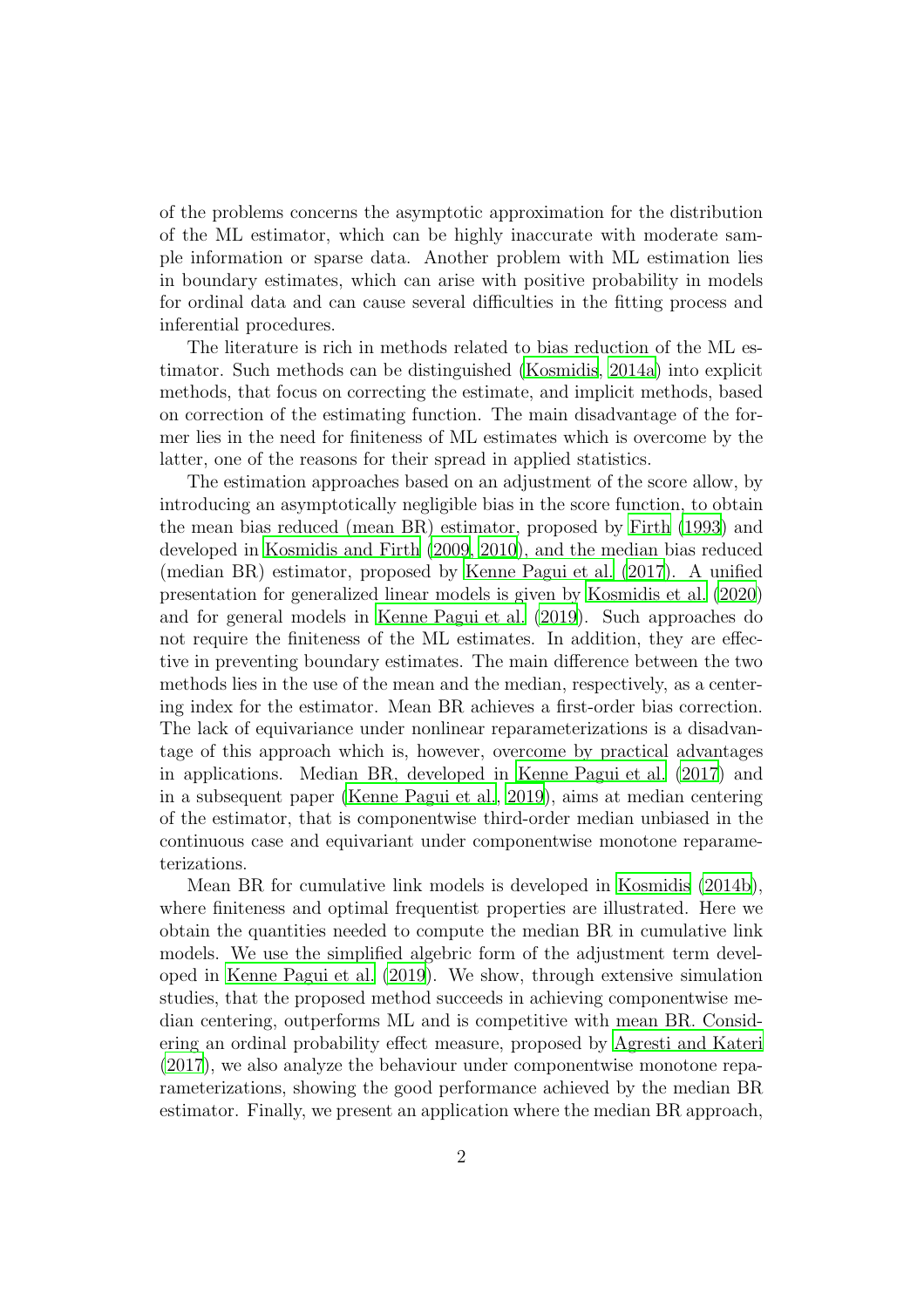like mean BR, is seen to be able to prevent boundary estimates.

### 2 Cumulative link models

Let  $Y_i$  be the ordinal outcome, with c categories, for subject i,  $i = 1, \ldots, n$ . Let  $p_{ij} = Pr(Y_i = j)$  be the probability to observe category  $j, j = 1, \ldots, c-1$ , for subject i, and  $Pr(Y_i \leq j) = \sum_{k=1}^{j} p_{ik}$  the cumulative probability. With  $x_i, i = 1, \ldots, n$ , a p-dimensional row vector of covariates, the cumulative link model [\(McCullagh, 1980\)](#page-10-2) links the cumulative probabilities to a linear predictor,  $\eta_{ij} = \alpha_j + \boldsymbol{x}_i \beta$ ,  $j = 1, \ldots, c - 1$ , via the relationship

<span id="page-2-0"></span>
$$
g\{\Pr(Y_i \le j|\boldsymbol{x}_i)\} = \eta_{ij},\tag{1}
$$

where  $g(\cdot)$  is a given link function and  $\beta^{\top} = (\beta_1, \ldots, \beta_p)$  is the regression parameter vector. This class of models assumes that the effects of  $x_i$ , expressed through  $\beta$ , are the same for each  $j = 1, \ldots, c - 1$ . The intercept parameters  $\alpha_j, j = 1, \ldots, c - 1$ , satisfy  $-\infty = \alpha_0 \leq \alpha_1 \leq \ldots \leq \alpha_{c-1} \leq \alpha_c = +\infty$ , since  $Pr(Y_i \leq j)$  is increasing in j for each fixed  $x_i$ . Model [\(1\)](#page-2-0) has an interpretation in terms of an underlying latent variable (see e.g. [Agresti, 2010](#page-9-0), Section 3.3.2), that is the ordinal outcome  $Y_i$  can be seen as the discretization of a latent continuous random variable  $Y_i^*$  $\zeta_i^*$ , satisfying a regression model  $Y_i^* = -x_i\beta + \varepsilon_i, i = 1, \ldots, n$ . The random variables  $\varepsilon_i$  are independent and identically distributed with  $E(\varepsilon_i) = 0$  and cumulative distribution function  $G(\cdot)$ . By assigning threshold values  $\alpha_j$ ,  $j = 1, \ldots, c$ , such that we observe  $Y_i = j$  if  $\alpha_{j-1} \leq Y_i^* < \alpha_j$ , with  $-\infty = \alpha_0 \leq \alpha_1 \leq \ldots \leq \alpha_{c-1} \leq \alpha_c = +\infty$ , the equivalent formulation of model [\(1\)](#page-2-0) is obtained

$$
\Pr(Y_i \leq j|\boldsymbol{x}_i) = \Pr(Y_i^* \leq \alpha_j|\boldsymbol{x}_i) = \Pr(\varepsilon_i < \alpha_j + \boldsymbol{x}_i) = G(\eta_{ij}),
$$

with  $j = 1, \ldots, c-1$ . Common choices for  $G(\cdot)$  are the logistic, standard normal or extreme value distribution. The cumulative logit model, also known as proportional odds model [\(McCullagh](#page-10-2), [1980](#page-10-2), Section 2), is obtained assuming  $G(\eta_{ij}) = \exp(\eta_{ij})/\{1 + \exp(\eta_{ij})\}\$ , the cumulative probit model is recovered with  $G(\eta_{ij}) = \Phi(\eta_{ij})$ , and the cumulative complementary log-log link model, also known as proportional hazards model [\(McCullagh](#page-10-2), [1980,](#page-10-2) Section 3), setting  $G(\eta_{ij}) = 1 - \exp\{-\exp(\eta_{ij})\}.$ 

The popularity of model [\(1\)](#page-2-0) is linked to its parsimony since it uses a single parameter for each predictor, in addition to the latent variable interpretation. The cumulative link model can be inadequate because of misspecification of the linear predictor or due to departure from the assumption that the covariate effect is the same for each j,  $j = 1, \ldots, c - 1$ . Several models have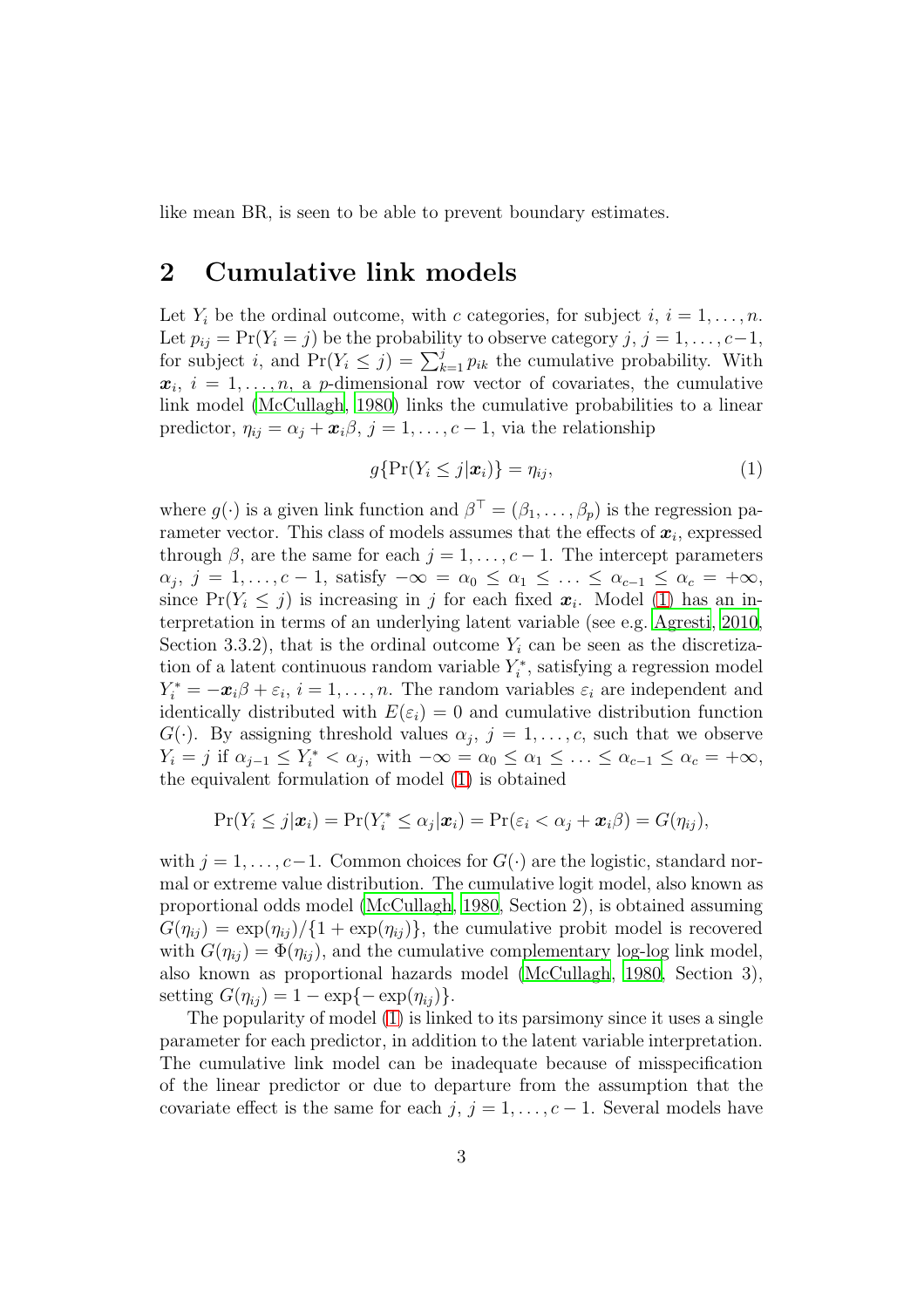been proposed that relax the latter assumption (for a detailed description see [Fullerton and Xu](#page-10-9), [2016\)](#page-10-9). Instances are the partial cumulative link model, which first appeared in the literature as partial proportional odds model [\(Peterson and Harrell, 1990](#page-10-10)), or the nonparallel cumulative link model. Both include the cumulative link model as a special case. However, despite their flexibility, they may present some difficulties either from a computational or from the interpretation point of view, especially with data sets with several predictors.

### 2.1 Maximum likelihood, bias reduction and boundary estimates

As the sample size increases, the probability of unique ML estimates tends to one [\(McCullagh](#page-10-2), [1980,](#page-10-2) Section 6.3). However, the ML estimator has a positive probability of being on the boundary of the parameter space. In cumulative link models [\(1\)](#page-2-0), boundary estimates are estimates of the regression parameters with infinite components, and/or consecutive intercept estimates having the same value. [Pratt \(1981\)](#page-11-0) showed that zero counts for a middle category j,  $j = 2, \ldots, c - 1$ , produce consecutive equal intercept estimates, that is  $\hat{\alpha}_{j-1} = \hat{\alpha}_j$ , and if the first or the last category have zero observed counts, then the estimates for  $\alpha_1$  or  $\alpha_{c-1}$  are infinite. [Agresti \(2010](#page-9-0), Section 3.4.5) describes some settings where infinite ML estimates occur for the regression parameters.

[Kosmidis \(2014b\)](#page-10-8) demonstrates that meanBR is a general effective strategy to prevent boundary estimates. The same advantage will be seen to hold for median BR in Sections 4 and 5. With particular regard to boundary estimates of the intercept parameters, [Kosmidis \(2014b](#page-10-8), Section 8.3, Remark 1) showed that the ML estimate of the regression parameters is invariant with respect to grouping of unobserved categories with the adjacent ones. So, likelihood inference on the regression parameters is possible if one or more categories are unobserved. The same appears to hold for mean BR and will be seen to hold in all examples considered for median BR. The only difference with respect to ML estimates is that if the first or the last category has zero counts, then the mean and median BR estimates are tipically finite.

#### 2.2 An ordinal probability effect measure

A useful monotone transformation of regression parameters related to binary covariates was proposed by [Agresti and Kateri \(2017\)](#page-9-1) to overcome the difficulty for practitioners to interpret nonlinear measures, such as probits and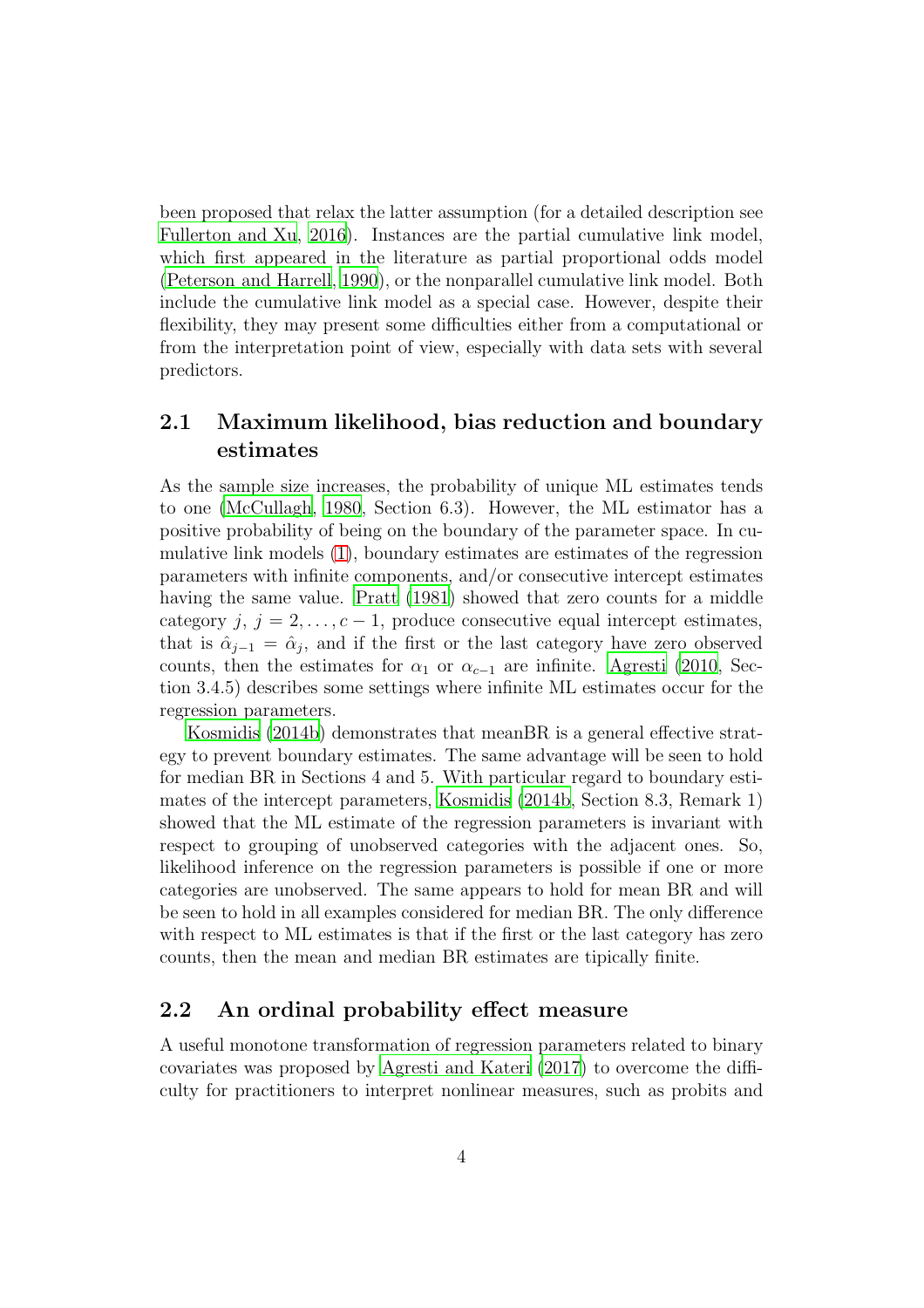odds ratios. This reparameterization allows an interpretation in terms of "ordinal superiority", that is the probability that an observation from one group falls above an independent observation from the other group, adjusting for other covariates. For a vector of covariates  $\mathbf{x} = (x_1, \ldots, x_n)$ , let  $x_r$  a binary variable which is a group indicator for an observation. Let  $Y_{i1}$ ,  $Y_{i2}$  be the independent outcomes from the groups  $x_{ir} = 0$  and  $x_{ir} = 1$ , respectively. For ordinal responses, the ordinal superiority measure,  $\gamma \in [0,1]$ , is defined as

$$
\gamma = \Pr(Y_{i1} > Y_{i2}|\boldsymbol{x}_i \setminus \{x_{ir}\}) + \frac{1}{2}\Pr(Y_{i1} = Y_{i2}|\boldsymbol{x}_i \setminus \{x_{ir}\}).
$$

Based on model [\(1\)](#page-2-0), [Agresti and Kateri \(2017](#page-9-1)) show that the exact or approximate expressions of  $\gamma$  for the parameter related to the binary covariate,  $\beta_r$ , are  $\gamma(\beta_r) \approx \exp(-\beta_r/\sqrt{2})/\{1 + \exp(-\beta_r/\sqrt{2})\}$ , considering the logit link function,  $\gamma(\beta_r) = \Phi(-\beta_r/\sqrt{2})$  for the probit link, and  $\gamma(\beta_r) =$  $\exp(-\beta_r)/\{1+\exp(-\beta_r)\}\)$  for the complementary log-log link.

### 3 Median bias reduction

For a regular parametric model with p-dimensional parameter  $\theta = (\theta_1, \ldots, \theta_p)$ , let  $\ell(\theta)$  be the log-likelihood based on a sample of size n and  $U_r = U_r(\theta)$  $\frac{\partial \ell(\theta)}{\partial \theta_r}$ ,  $r = 1, \ldots, p$ , the r-th component of the score  $U(\theta)$ . Moreover, let  $j(\theta) = -\partial^2 \ell(\theta) / \partial \theta \partial \theta^\top$  be the observed information matrix and  $i(\theta) = E_{\theta} \{j(\theta)\}\$  the expected information matrix, which we assume to be of order  $O(n)$ . We denote with  $[i(\theta)^{-1}]_r$  the r-th column of  $i(\theta)^{-1}$  and with  $i^{rr}(\theta)$  the  $(r, r)$  element of  $i(\theta)^{-1}$ .

The median BR estimator,  $\hat{\theta}$ , is obtained as solution of the estimating equation  $U(\theta) = 0$ , where

<span id="page-4-0"></span>
$$
\tilde{U}(\theta) = U(\theta) + \tilde{A}(\theta),\tag{2}
$$

with

$$
\tilde{A}(\theta) = A^*(\theta) - i(\theta)F(\theta).
$$

The vector  $A^*(\theta)$  has components

$$
A_r^* = \frac{1}{2} \text{tr} \{ i(\theta)^{-1} (P_r + Q_r) \},
$$

with  $P_r = E_{\theta} \{ U(\theta) U(\theta)^{\top} U_r \}$  and  $Q_r = -E_{\theta} \{ j(\theta) U_r \}$ ,  $r = 1, \ldots, p$ . The vector  $F(\theta)$  has components  $F_r = [i(\theta)^{-1}]_r^{\top} \tilde{F}_r$ , where  $\tilde{F}_r$  has elements

$$
\tilde{F}_{r,t} = \text{tr}[h_r\{(1/3)P_t + (1/2)Q_t\}], \qquad r, t = 1, \ldots, p,
$$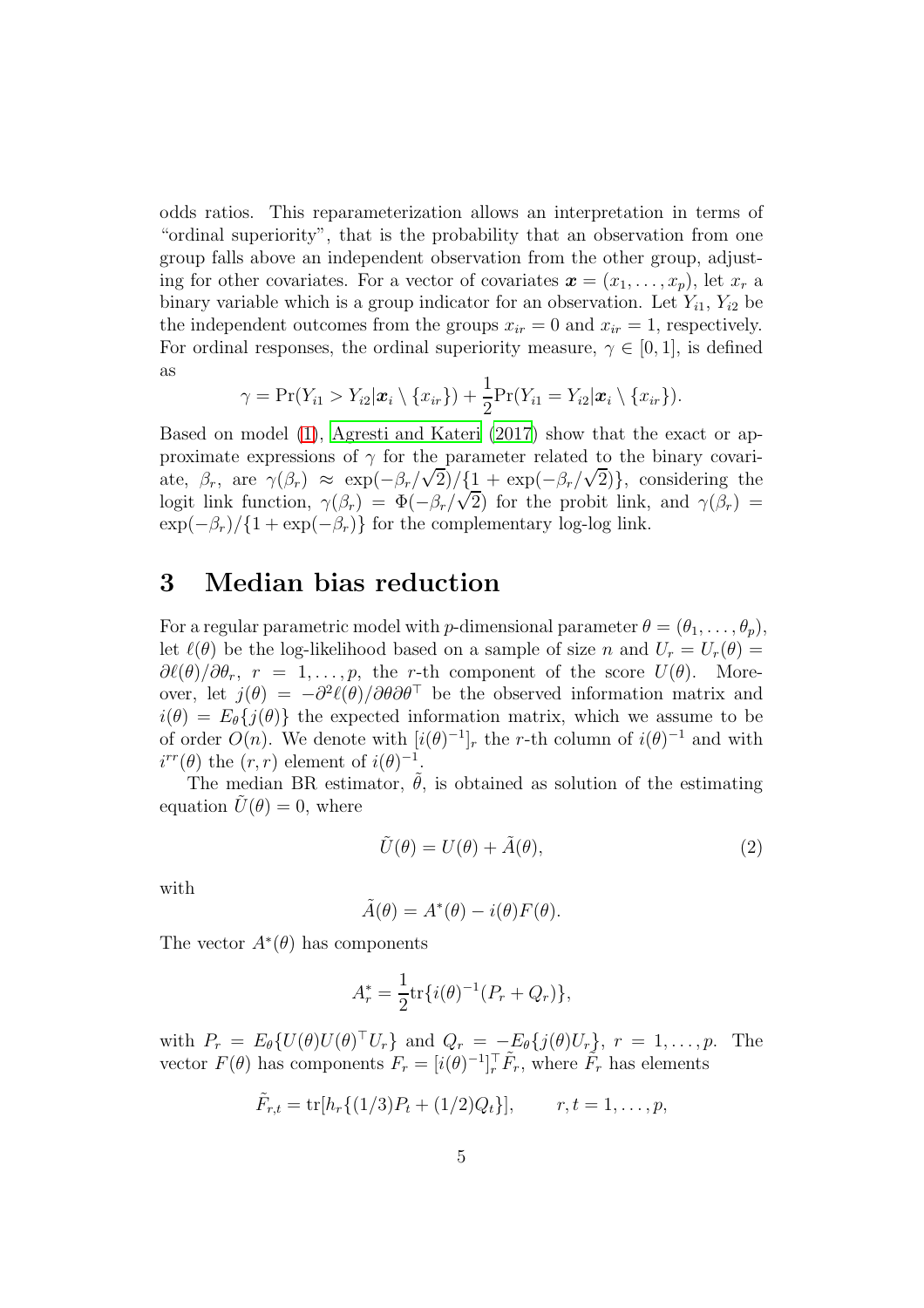with the matrix  $h_r$  given by

$$
h_r = \frac{[i(\theta)^{-1}]_r [i(\theta)^{-1}]_r^{\top}}{i^{rr}(\theta)}, \qquad r = 1, \dots, p.
$$

We refer to [Kenne Pagui et al. \(2019\)](#page-10-7) for further details about the computation of  $A(\theta)$  and for the relation with the mean BR estimator [\(Firth](#page-10-1), [1993\)](#page-10-1),  $\hat{\theta}^*$ . The latter is seen to be based on an adjusted score of the form [\(2\)](#page-4-0) with  $\tilde{A}(\theta) = A^*(\theta).$ 

[Kenne Pagui et al. \(2017](#page-10-0)) show that in the continuous case, each component of  $\tilde{\theta}$ ,  $\tilde{\theta}_r$ ,  $r = 1, \ldots, p$ , is median unbiased with an error of order  $O(n^{-3/2})$ , i.e.  $\Pr_{\theta}(\tilde{\theta}_r \leq \theta_r) = \frac{1}{2} + O(n^{-3/2})$ , compared to the ML estimator, which is median unbiased with an error of order  $O(n^{-1/2})$ . Moreover, the asymptotic distribution of  $\theta$  is the same as that of the ML estimator,  $\hat{\theta}$ , and of the mean BR estimator,  $\hat{\theta}^*$ , that is  $\mathcal{N}_p(\theta, i(\theta)^{-1})$ .

The equation  $\tilde{U}(\theta) = 0$  is usually solved numerically. Moreover, a finite solution is not always guaranteed. The numerical solutions of  $U(\theta) = 0$  can be obtained by a Fisher scoring-type algorithm, whose  $(k+1)$ -th iteration is

<span id="page-5-0"></span>
$$
\theta^{(k+1)} = \theta^{(k)} + i(\theta^{(k)})^{-1}U(\theta^{(k)}) + i(\theta^{(k)})^{-1}\tilde{A}(\theta^{(k)}),\tag{3}
$$

which differs from the analogue for the ML estimates only by the addition of the term  $i(\theta^{(k)})^{-1}\tilde{A}(\theta^{(k)})$ . We adopt, as a stopping criterion for the algorithm, the condition  $|\tilde{U}_r(\theta^{(k)})| < q$ , for every  $r = 1, \ldots, p$ , and we set, as default,  $q = 10^{-10}$ .

The algorithm needs a starting value,  $\theta^{(0)}$ , whose determination is not trivial and can result in nonconvergence of [\(3\)](#page-5-0). When available, the ML estimate,  $\hat{\theta}$ , or the mean BR estimate,  $\hat{\theta}^*$ , are suitable starting values, which are also able to speed up the convergence. We set the starting values following a strategy similar to that used in [Christensen \(2019\)](#page-10-11) for cumulative link models [\(1\)](#page-2-0). The starting value for the regression coefficients,  $\beta$ , is set to zero. The intercept parameters,  $\alpha_j$ ,  $j = 1, \ldots, c-1$ , are initialized to  $\alpha_j^{(0)} =$  $G^{-1}(j/c)$ , where  $G(\cdot)$  is the cumulative distribution function of the error terms, according to the latent variable interpetation discussed in Section 2.

In order to recognize boundary estimates, we adapt the diagnostics in [Lesaffre and Albert \(1989](#page-10-12)), identifying infinite estimates if their absolute value and the corresponding standard error are greater then some thresholds. Categories with zero observed counts are grouped, except when it happens at the extreme categories.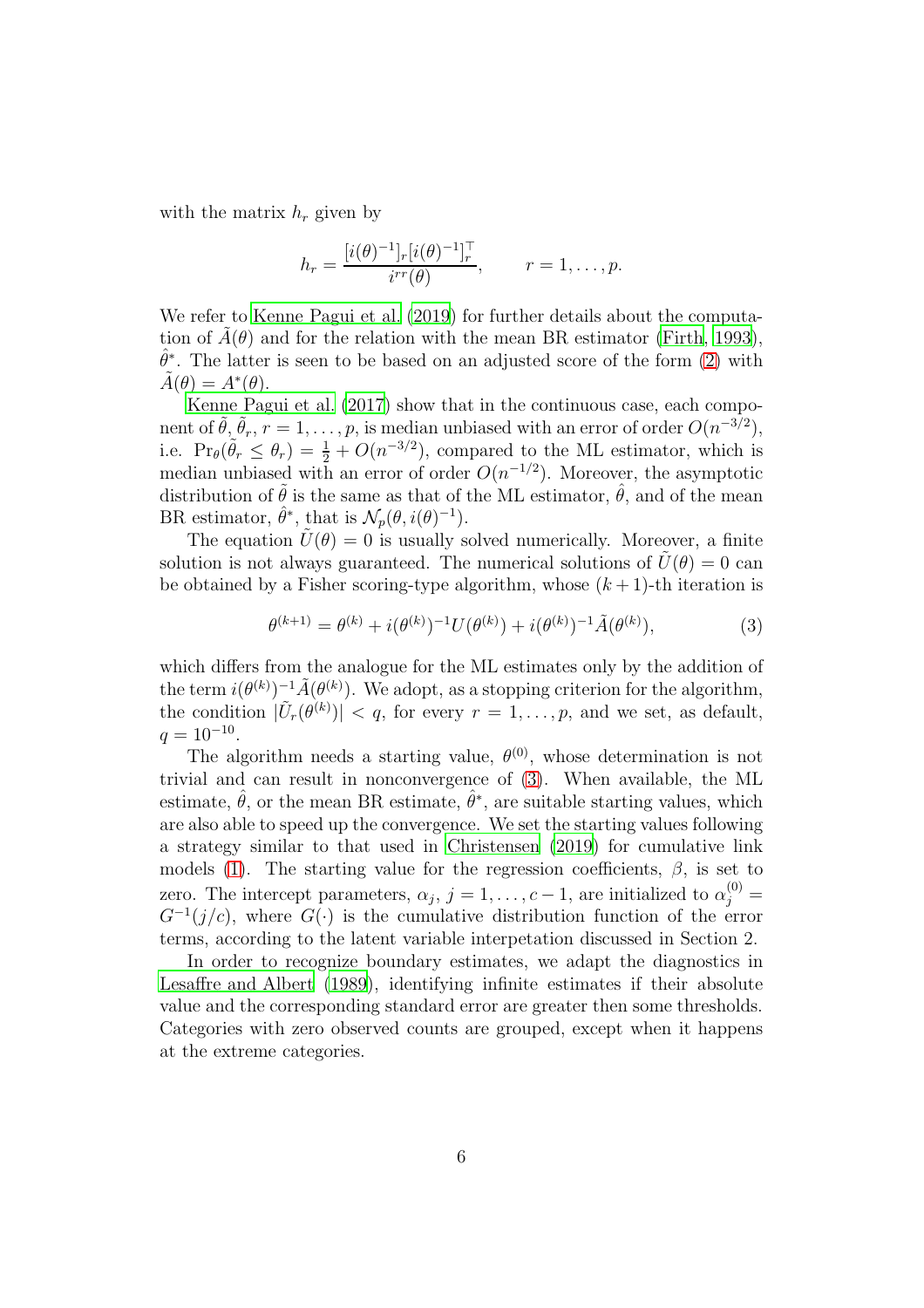### 4 Simulation study

We conducted a simulation study to assess the performance of the median BR estimator,  $\theta$ , in cumulative link models [\(1\)](#page-2-0). We compare it with the ML,  $\hat{\theta}$ , and mean BR,  $\hat{\theta}^*$ , estimators in terms of empirical probability of underestimation (PU%), estimated relative (mean) bias (RB%), and empirical coverage of the 95% Wald-type confidence interval (WALD%).

We consider sample sizes,  $n = 50, 100, 200$ , and different link functions  $g(\cdot)$ , namely the logit, probit and complementary log-log (cloglog) link functions. We generate the covariate  $x_1$  from a standard Normal,  $x_2$  and  $x_3$ from Bernoulli distributions with probabilities 0.5 and 0.8 respectively, and  $x_4$  from a Poisson with mean 2.5. Assuming that the response has three categories, we fit the model

$$
g\{\Pr(Y_i \leq j|\mathbf{x}_i)\} = \alpha_j + x_{i1}\beta_1 + x_{i2}\beta_2 + x_{i3}\beta_3 + x_{i4}\beta_4, \qquad j = 1, 2; i = 1, \ldots, n,
$$

considering 10,000 replications, with covariates fixed at the observed value and true parameter  $\theta_0$ . Setting  $\theta_0 = (-1, 2, 1, -1, 1, -1)$  for the logit link function, we use the approximate relations between the coefficients with different link functions leading to  $\theta_0 = (-0.6, 1.2, 0.6, -0.6, 0.6, -0.6)$  for the probit link function, and  $\theta_0 = (-1.1, 1, 0.7, -0.7, 0.7, -0.7)$  for the complementary log-log link function.

Table [1](#page-7-0) contains the numerical results for all link functions considered. Boundary estimates occurred using ML with percentage frequencies 2.82%, 2.75% and 2.44%, with  $n = 50$ , and 0.08%, 0.1% and 0.04%, with  $n = 100$ , for the logit, probit and complementary log-log link functions, respectively. Instead, mean and median BR estimates are always finite. It appears that the new method proves to be remarkably accurate in achieving median centering and shows a lower estimated relative bias than ML and comparable with that of the mean BR estimator, as well as a good empirical coverage of the the 95% Wald-type confidence intervals. The differences between the three estimators are appreciable in lower sample size settings and become much less pronounced as the sample size increases.

Table [2](#page-8-0) shows the estimated relative bias under monotone reparameterizations of the parameters related to the binary covariates, considering the ordinal probability effect measure presented in Section 2.2. In the new parameterization, it appears that the median BR estimator has the best performance in terms of estimated relative bias, if compared with ML and mean BR, which is not equivariant under this type of reparameterization.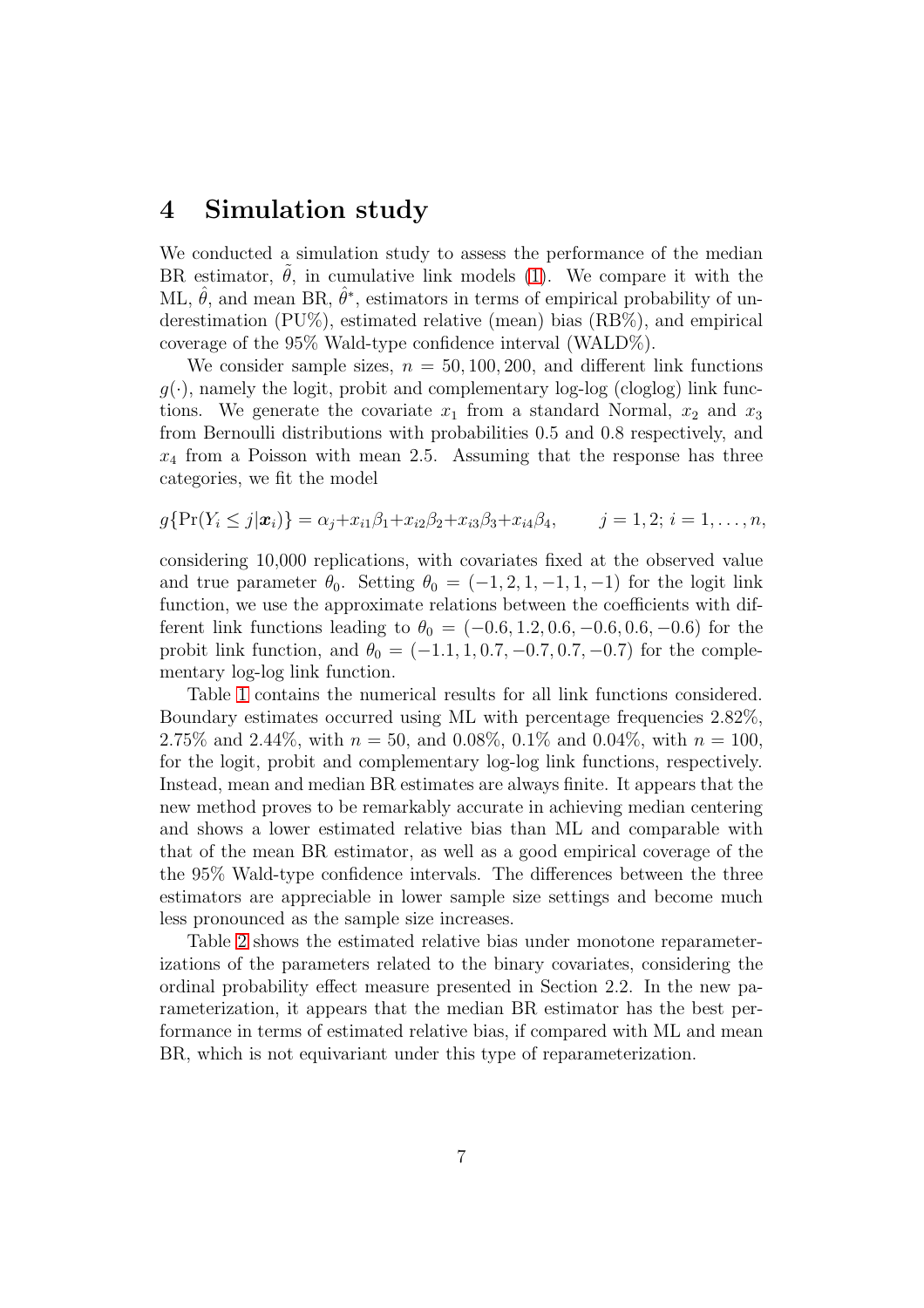|                         |                                      | $n=50$    |          |                      | $n = 100$ |          |                      | $n=200$         |                 |       |
|-------------------------|--------------------------------------|-----------|----------|----------------------|-----------|----------|----------------------|-----------------|-----------------|-------|
| Link                    | $\beta$                              | PU%       | $RB\%$   | WALD% PU%            |           |          | RB% WALD%            | $\mathrm{PU}\%$ | $\mathrm{RB}\%$ | WALD% |
| logit                   | $\hat{\beta}_1$                      | 40.94     | 14.50    | 94.97                | 43.46     | $6.30\,$ | 94.77                | 45.83           | 2.80            | 94.75 |
|                         | $\hat{\beta}_2$                      | 55.34     | 14.90    | 94.76                | 54.27     | 6.60     | 94.93                | $52.06\,$       | 2.50            | 94.88 |
|                         | $\hat{\beta}_3$                      | 44.63     | 13.50    | 96.48                | 46.91     | 9.10     | 95.32                | 47.39           | 4.60            | 94.97 |
|                         | $\hat{\beta}_4$                      | 62.99     | 16.50    | 95.19                | 59.19     | 7.00     | 94.92                | 56.22           | $3.20\,$        | 95.36 |
|                         | $\hat{\beta}^*_1$                    | 54.14     | $-0.50$  | 95.94                | 51.99     | $-0.20$  | 95.34                | 51.64           | $-0.30$         | 95.23 |
|                         | $\hat{\beta}^*_2$                    | 48.38     | $0.90\,$ | 96.35                | 49.51     | 0.60     | 95.77                | 48.60           | $-0.30$         | 95.45 |
|                         | $\hat{\beta}^*_3$                    | 53.01     | $-0.30$  | 96.96                | 52.64     | $-0.50$  | 96.06                | 51.27           | 0.00            | 95.52 |
|                         | $\hat{\beta}_4^*$                    | 45.71     | 0.40     | 94.96                | 47.47     | 0.00     | 95.11                | 47.89           | $-0.10$         | 95.35 |
|                         | $\beta_1$                            | 50.83     | 2.90     | 95.92                | 50.05     | 1.20     | 95.47                | 50.01           | 0.40            | 95.25 |
|                         | $\tilde{\beta}_2$                    | 50.12     | 4.20     | 95.89                | 50.67     | 2.10     | 95.64                | 49.62           | 0.40            | 95.34 |
|                         | $\tilde{\beta}_3$                    | 50.12     | 8.70     | 97.03                | 50.60     | 2.90     | 95.97                | 49.99           | 1.50            | 95.39 |
|                         | $\tilde{\beta}_4$                    | 50.22     | 4.30     | 95.54                | 50.34     | 1.70     | 95.25                | 50.07           | 0.70            | 95.51 |
|                         | $\hat{\beta}_1$                      | 40.31     | 14.50    | 94.12                | 42.82     | 6.17     | 94.21                | 45.23           | $2.83\,$        | 94.41 |
|                         | $\hat{\beta}_2$                      | 55.40     | 14.67    | 94.26                | $53.65\,$ | $6.33\,$ | 94.62                | 52.44           | 2.67            | 94.61 |
|                         | $\hat{\beta}_3$                      | 45.35     | 12.67    | $96.35\,$            | 46.58     | 8.50     | 95.02                | 47.63           | 4.17            | 94.82 |
|                         | $\hat{\beta}_4$                      | 63.26     | 15.83    | 94.16                | 59.23     | 6.67     | 94.56                | 56.74           | $3.17\,$        | 95.20 |
|                         | $\hat{\beta}^*_1$                    | 53.79     | $-0.83$  | 95.56                | 52.18     | $-0.33$  | 95.15                | 51.66           | $-0.17$         | 94.99 |
| $\operatorname{probit}$ | $\hat{\beta}^*_2$                    | 48.67     | $0.67\,$ | 96.06                | 49.30     | $0.33\,$ | $\boldsymbol{95.65}$ | 48.69           | $-0.17$         | 95.06 |
|                         | $\hat{\beta}^*_3$                    | 52.93     | $-1.33$  | 96.79                | 52.18     | $-0.67$  | 95.82                | 51.58           | $-0.33$         | 95.45 |
|                         | $\hat{\beta}_4^*$                    | 44.93     | $-0.33$  | 94.87                | 46.40     | $-0.17$  | 95.18                | 47.80           | 0.00            | 95.17 |
|                         | $\beta_1$                            | 50.81     | 2.33     | 95.54                | 50.08     | 1.00     | 95.01                | 50.23           | 0.50            | 94.89 |
|                         | $\tilde{\beta}_2$                    | 50.46     | 3.50     | 95.71                | 50.23     | 1.50     | 95.49                | 49.37           | 0.33            | 94.99 |
|                         | $\tilde{\beta}_3$                    | 50.24     | $6.00\,$ | 96.89                | 50.37     | $2.33\,$ | $\boldsymbol{95.63}$ | 50.42           | 1.17            | 95.23 |
|                         | $\tilde{\beta}_4$                    | 49.67     | 3.33     | 95.36                | 49.35     | 1.33     | 95.35                | 49.90           | $0.67\,$        | 95.36 |
| cloglog                 | $\hat{\beta}_1$                      | 39.59     | 15.29    | 94.07                | 42.58     | 7.14     | 94.47                | 44.69           | $3.29\,$        | 94.89 |
|                         | $\hat{\beta}_2$                      | 55.42     | 13.86    | 94.25                | 53.82     | 5.86     | 94.60                | 52.85           | 2.86            | 94.79 |
|                         | $\hat{\beta}_3$                      | 46.72     | 15.57    | 95.46                | 46.31     | 11.43    | 95.57                | 47.27           | 5.86            | 95.33 |
|                         | $\hat{\beta}_4$                      | 62.53     | 16.00    | 94.23                | $59.16\,$ | 7.14     | $94.87\,$            | 56.04           | 3.29            | 95.11 |
|                         | $\hat{\beta}_1^*$                    | $55.26\,$ | $-1.14$  | 95.36                | 53.07     | $-0.29$  | 94.89                | 52.19           | $-0.29$         | 95.04 |
|                         | $\hat{\beta}^*_2 \\ \hat{\beta}^*_3$ | 48.95     | 0.57     | 96.09                | 49.17     | 0.00     | 95.53                | 49.46           | 0.00            | 95.21 |
|                         |                                      | 54.39     | $-0.86$  | $\boldsymbol{95.83}$ | 52.99     | $-0.43$  | 95.86                | 52.02           | 0.14            | 95.73 |
|                         |                                      | 44.90     | $0.29\,$ | 94.73                | 47.13     | 0.14     | 94.94                | 47.32           | $0.00\,$        | 95.37 |
|                         | $\beta_1$                            | 51.31     | 2.57     | 95.40                | 50.33     | 1.43     | 95.01                | 50.28           | 0.71            | 95.07 |
|                         | $\tilde{\beta}_2$                    | 50.55     | 3.43     | 95.72                | 50.20     | 1.29     | 95.33                | $50.25\,$       | 0.71            | 95.12 |
|                         | $\tilde{\beta}_3$                    | 50.77     | 12.14    | 96.04                | 50.16     | 4.71     | 95.86                | $50.10\,$       | $2.57\,$        | 95.69 |
|                         | $\tilde{\beta}_4$                    | 49.95     | 4.14     | 95.29                | 50.73     | $2.00\,$ | 95.17                | $\!9.52\!$      | 0.86            | 95.50 |

<span id="page-7-0"></span>Table 1: Estimation of regression parameters  $\beta = (\beta_1, \beta_2, \beta_3, \beta_4)$ . Simulation results for ML,  $\hat{\beta}$ , mean BR,  $\hat{\beta}^*$ , and median BR,  $\tilde{\beta}$ , estimators. For ML, RB% and WALD% are conditional upon finiteness of the estimates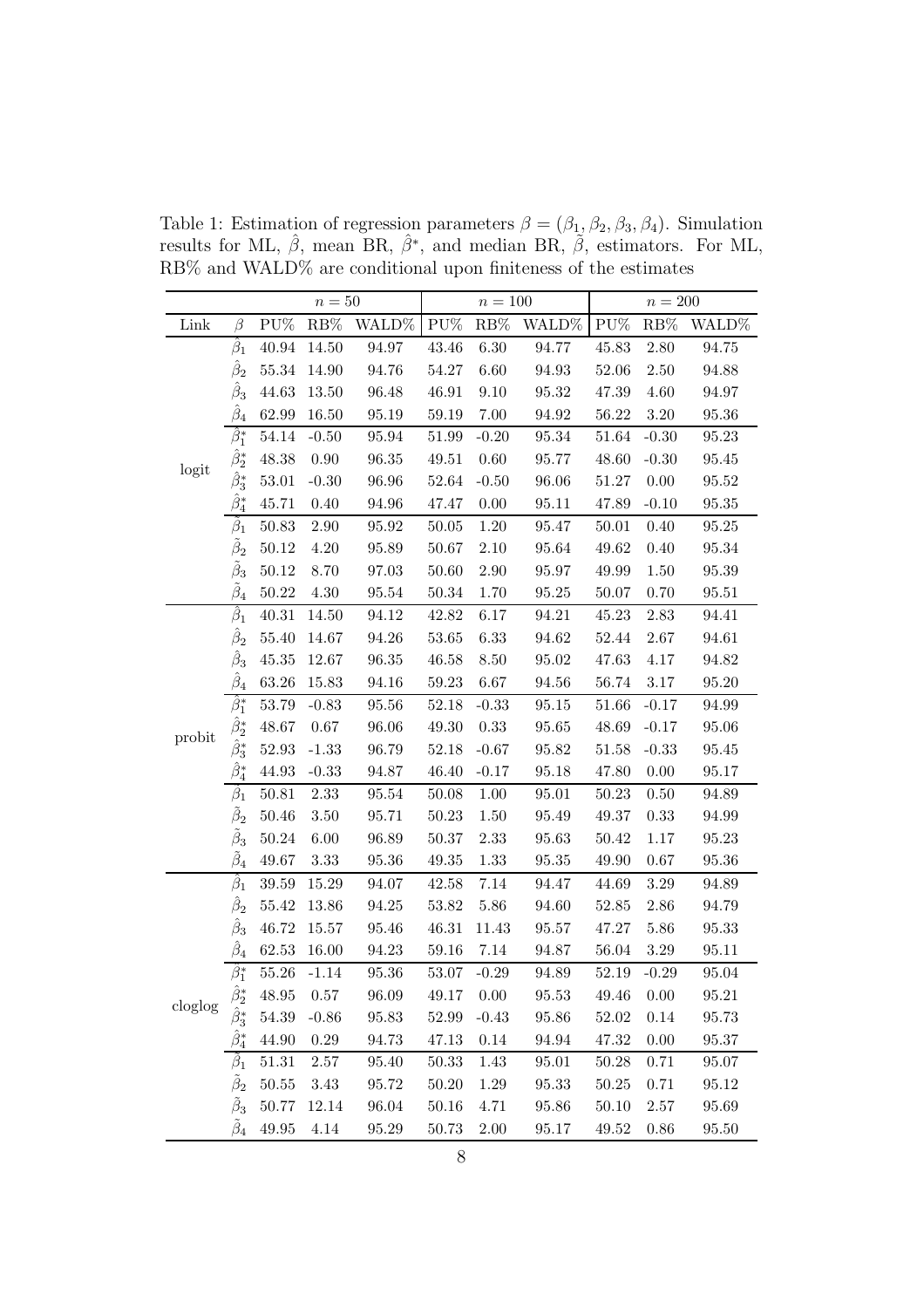<span id="page-8-0"></span>

| link    | $\boldsymbol{n}$ |      |         |         | $\gamma(\hat{\beta}_2)$ $\gamma(\hat{\beta}_2^*)$ $\gamma(\tilde{\beta}_2)$ $\gamma(\hat{\beta}_3)$ $\gamma(\hat{\beta}_3^*)$ $\gamma(\tilde{\beta}_3)$ |         |      |
|---------|------------------|------|---------|---------|---------------------------------------------------------------------------------------------------------------------------------------------------------|---------|------|
|         | 50               | 1.58 | $-1.05$ | $-0.42$ | $-1.30$                                                                                                                                                 | 4.15    | 1.21 |
| logit   | 100              | 0.79 | $-0.49$ | $-0.18$ | $-1.70$                                                                                                                                                 | 2.27    | 0.88 |
|         | <b>200</b>       | 0.24 | $-0.39$ | $-0.22$ | $-1.00$                                                                                                                                                 | 1.03    | 0.33 |
|         | 50               | 1.99 | $-0.74$ | $-0.18$ | $-2.23$                                                                                                                                                 | $-3.43$ | 0.80 |
| probit  | 100              | 0.93 | $-0.36$ | $-0.09$ | $-2.09$                                                                                                                                                 | 1.73    | 0.48 |
|         | <b>200</b>       | 0.38 | $-0.26$ | $-0.14$ | $-1.10$                                                                                                                                                 | 0.80    | 0.21 |
|         | 50               | 1.39 | $-1.11$ | $-0.55$ | $-1.18$                                                                                                                                                 | 5.18    | 1.30 |
| cloglog | 100              | 0.63 | $-0.61$ | $-0.33$ | $-2.11$                                                                                                                                                 | 2.59    | 0.54 |
|         | 200              | 0.33 | $-0.30$ | $-0.16$ | -1.36                                                                                                                                                   | 1.12    | 0.06 |

Table 2: Estimated relative bias (RB%) for  $\gamma(\beta_2)$  and  $\gamma(\beta_3)$ . For ML, RB% is conditional upon finiteness of the estimates

### 5 Application

We consider the data analysed in [Randall \(1989\)](#page-11-1), related to a factorial experiment for investigating the factors that affect the bitterness of wine. There are two factors, temperature at the time of crashing the grapes,  $x_1$ , and contact between juice and skin,  $x_2$ . Each factor has two levels, "cold" and "warm" for temperature and "yes" and "no" for contact. For each of the four treatment conditions, two bottles were assessed by a panel of nine judges, giving  $n = 72$  observations. As in [Christensen \(2019,](#page-10-11) Section 4.8), we consider the outcomes obtained by combining the three central categories and we fit the model

$$
logit\{Pr(Y_i \leq j|\bm{x}_i)\} = \alpha_j + x_{i1}\beta_1 + x_{i2}\beta_2, \qquad j = 1, 2; i = 1, ..., 72.
$$

Table [3](#page-9-2) shows the coefficient estimates obtained with ML, mean BR and median BR. Both mean and median BR approaches are able to solve the boundary estimates problem.

Table [4](#page-9-3) shows the simulation results for the regression parameters considering 10,000 replications, with covariates fixed at the observed value and true parameter  $\theta_0 = (-1, 4, -2, -1)$ . We found 979 samples out of 10,000 with ML boundary estimates. Instead, mean and median BR estimates are always finite. The median BR is again highly accurate in achieving median centering and shows a lower estimated relative bias than ML, as well as a good empirical coverage of the 95% Wald-type confidence intervals.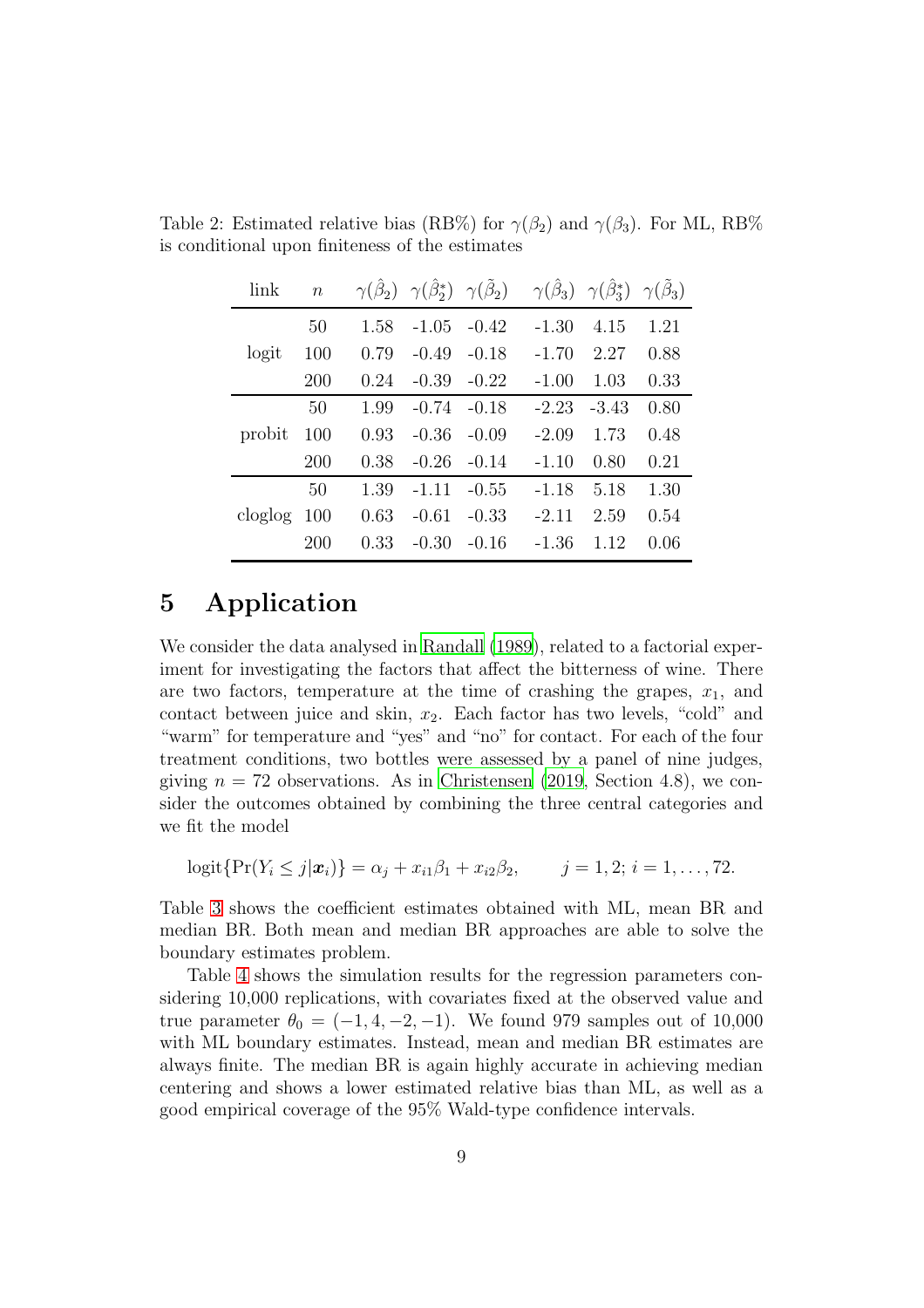Table 3: Coefficient estimates and corresponding standard errors in parenthesis

<span id="page-9-2"></span>

|     | $\alpha_1$                                                              | $\alpha_2$ | $\beta_1$                                                     | $\beta_2$ |
|-----|-------------------------------------------------------------------------|------------|---------------------------------------------------------------|-----------|
| ML. |                                                                         |            | $-1.32(0.53) +\infty (+\infty) -\infty (+\infty) -1.31(0.71)$ |           |
|     | meanBR $-1.25(0.51)$ 5.48 (1.48) $-3.43(1.42)$ $-1.19(0.67)$            |            |                                                               |           |
|     | median <sub>BR</sub> -1.29 (0.52) 6.46 (2.32) -4.48 (2.29) -1.24 (0.68) |            |                                                               |           |

<span id="page-9-3"></span>Table 4: Estimation of regression parameters  $\beta = (\beta_1, \beta_2)$ . Simulation results for ML, mean BR and median BR estimators. For ML, RB% and WALD% are conditional upon finiteness of the estimates

|                                     | Parameter $\beta_1$ |  |                             |  | Parameter $\beta_2$ |  |       |  |
|-------------------------------------|---------------------|--|-----------------------------|--|---------------------|--|-------|--|
|                                     |                     |  | PU% RB% WALD% PU% RB% WALD% |  |                     |  |       |  |
| ML.                                 | 55.08 1.80          |  | 96.92                       |  | 53.20 8.20          |  | 96.50 |  |
| meanBR.                             | $43.91 - 0.65$      |  | 95.88                       |  | 48.10 0.50          |  | 96.60 |  |
| median <sub>BR</sub> $49.71$ $8.95$ |                     |  | 96.48                       |  | 50.35 4.90          |  | 96.28 |  |

Under the monotone reparameterization of the coefficients related to the binary covariates, proposed by [Agresti and Kateri \(2017\)](#page-9-1) and presented in Section 2.2, the estimated percentage relative bias is −0.81%, 1.79% and 0.15% for  $\gamma(\beta_1)$ , and 0.69%, 0.94% and 0.13% for  $\gamma(\beta_2)$ , with ML, mean BR and median BR, respectively. For ML, it should be recalled that the estimated relative bias is conditional upon finiteness of the estimates. It is noteworthy that the median BR estimator has lower estimated relative mean bias that the ML and the mean BR estimators.

## References

- <span id="page-9-0"></span>Agresti, A. (2010). *Analysis of Ordinal Categorical Data*. 2nd ed. New York: Wiley.
- <span id="page-9-1"></span>Agresti, A. and M. Kateri (2017). Ordinal probability effect measures for group comparisons in multinomial cumulative link models. *Biometrics* 73, 214–219.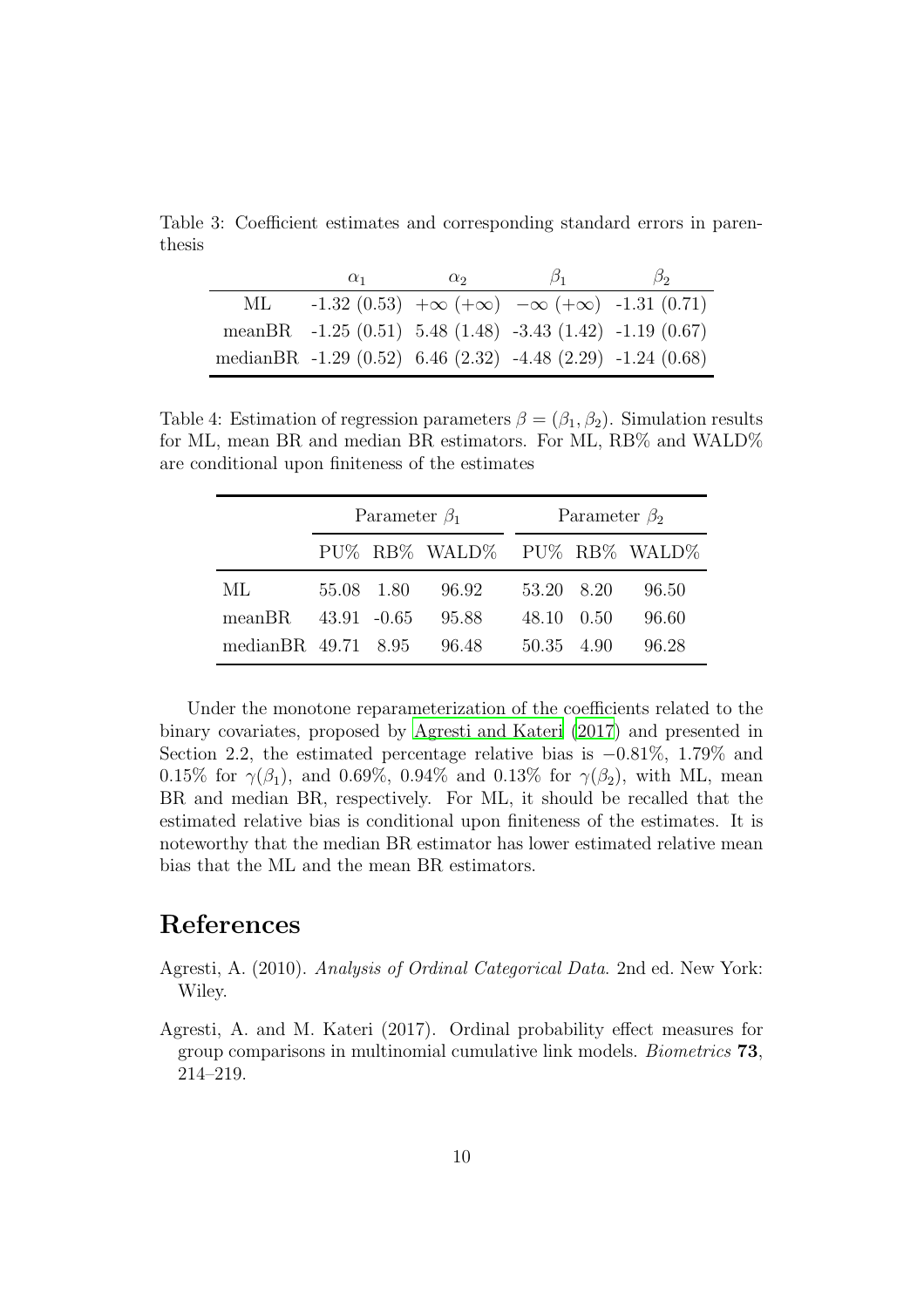- <span id="page-10-11"></span>Christensen, R. H. B. (2019). *ordinal - Regression Models for Ordinal Data*. R package version 2019.12-10 *http://CRAN.R-project.org/package=ordinal*.
- <span id="page-10-1"></span>Firth, D. (1993). Bias reduction of maximum likelihood estimates. *Biometrika* 80, 27–38.
- <span id="page-10-9"></span>Fullerton, A. S. and J. Xu (2016). *Ordered Regression Models: Parallel, Partial, and Non-Parallel Alternatives*. Boca Raton, FL: CRC Press.
- <span id="page-10-0"></span>Kenne Pagui, E. C., A. Salvan, and N. Sartori (2017). Median bias reduction of maximum likelihood estimates. *Biometrika* 104, 923–938.
- <span id="page-10-7"></span>Kenne Pagui, E. C., A. Salvan, and N. Sartori (2019). Efficient implementation of median bias reduction. *Submitted. https://arxiv.org/abs/2004.08630*.
- <span id="page-10-3"></span>Kosmidis, I. (2014a). Bias in parametric estimation: reduction and useful side-effects. *Wiley Interdisciplinary Reviews: Computational Statistics* 6, 185–196.
- <span id="page-10-8"></span>Kosmidis, I. (2014b). Improved estimation in cumulative link models. *Journal of the Royal Statistical Society: Series B (Methodological)* 76, 169–194.
- <span id="page-10-4"></span>Kosmidis, I. and D. Firth (2009). Bias reduction in exponential family nonlinear models. *Biometrika* 96, 793–804.
- <span id="page-10-5"></span>Kosmidis, I. and D. Firth (2010). A generic algorithm for reducing bias in parametric estimation. *Electronic Journal of Statistics* 4, 1097–1112.
- <span id="page-10-6"></span>Kosmidis, I., E. C. Kenne Pagui, and N. Sartori (2020). Mean and median bias reduction in generalized linear models. *Statistics and Computing* 30, 43–59.
- <span id="page-10-12"></span>Lesaffre, E. and A. Albert (1989). Partial separation in logistic discrimination. *Journal of the Royal Statistical Society: Series B (Methodological)* 51, 109–116.
- <span id="page-10-2"></span>McCullagh, P. (1980). Regression models for ordinal data. *Journal of the Royal Statistical Society: Series B (Methodological)* 42, 109–142.
- <span id="page-10-10"></span>Peterson, B. and J. F. E. Harrell (1990). Partial proportional odds models for ordinal response variables. *Journal of the Royal Statistical Society: Series C (Applied Statistics)* 39, 205–217.